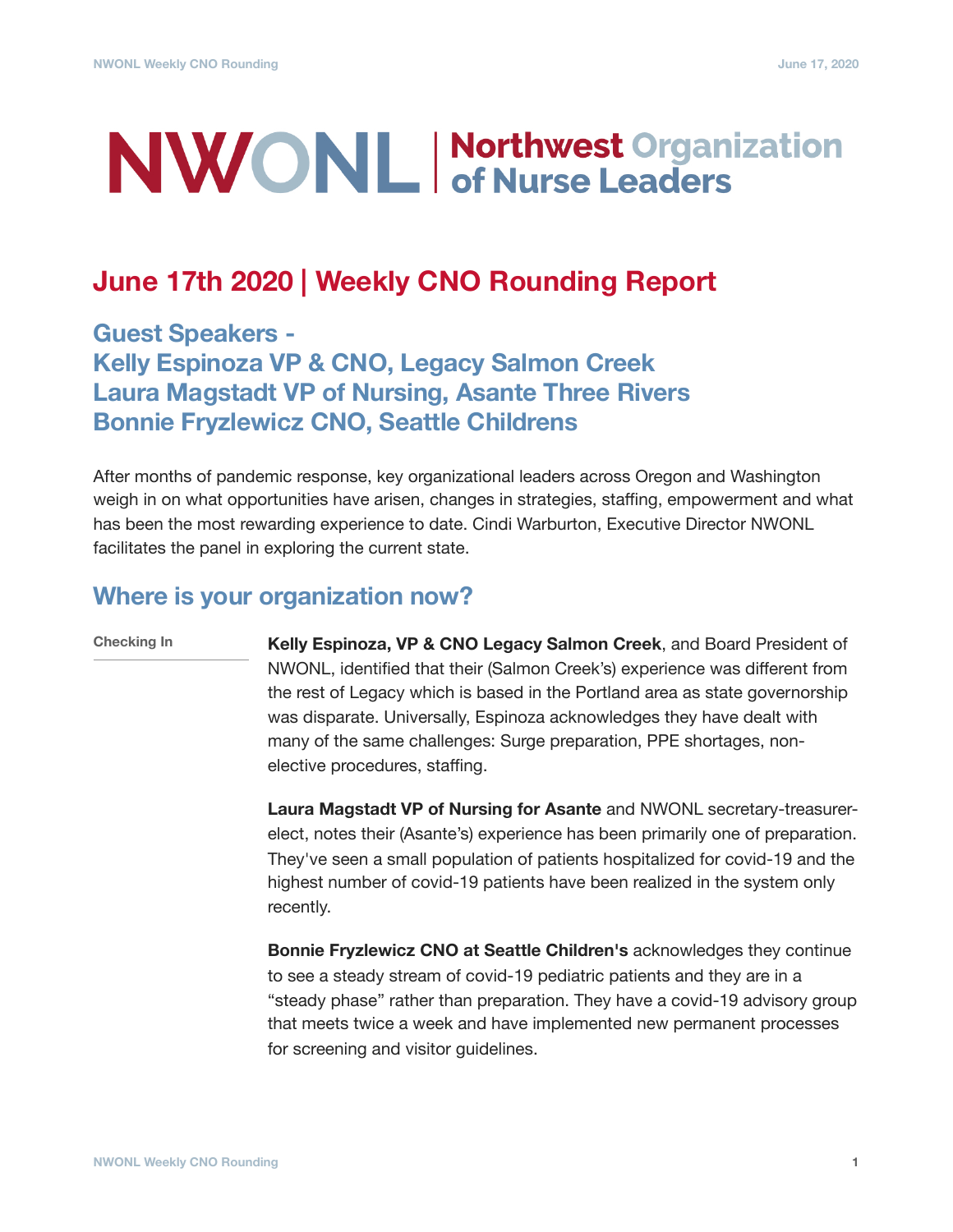#### **Bright Spots**

#### **What opportunities have arisen?**

**Kelly Espinoza of Legacy Salmon Creek** shares that surgeries are at 60% above normal due to closure backlog. Additionally, Legacy has been able to use the pandemic as an opportunity to innovate. A key area is adaptive techniques to make principled decisions quickly. An example was visitor guidelines as they were being constantly updated as new information and situations arose. Historically it would have taken much more time due to the myriad of meetings and lengthy trial periods. Espinoza confided that "it's not perfect but it never was perfect". The key take-away is that Legacy is far more willing to try new things, learn and correct quickly to adapt.

Espinoza shares the experience that while Legacy has historically embraced LEAN and patient safety, it's "different now". Due to the pandemic response, formal LEAN programs were put on hold but given their experience and the nature of the situation they leveraged their LEAN capabilities to adapt and feel that they made as much progress in this area as when they had been formally managing a LEAN improvement program.

Another change Legacy has adopted in wake of the pandemic response is to keep their calendars open. Per Espinoza "it allows time to dig in and understand issues.", which has had the beneficial impact of empowering leaders and staff to actually make faster and better decisions. This is on top of the standing huddles and help-chain philosophy in place at Legacy.

Another opportunity has been in their areas of leadership. As the demands have shifted, leaders are taking on increasing responsibilities across the continuum of care. "They're learning new ways to provide care to their patients and families and that's changing their leadership structure to even more of a shared governance model" states Espinoza.

### **What communications strategies have been most effective?**

**Consistency**

**Laura Magstadt of Asante** reports that Asante immediately set up a system-wide incident command that worked with the marketing & communication teams to get information out with daily, branded, and well packaged wording. Perhaps surprising to some, they found that e-mail was the best way to get the latest information out to everyone. However they systemized the notifications with daily emails at specific times that all could anticipate and expect for consistent guidance. Beyond all-staff this included leadership specific guidance for the situation and talking points for rounding,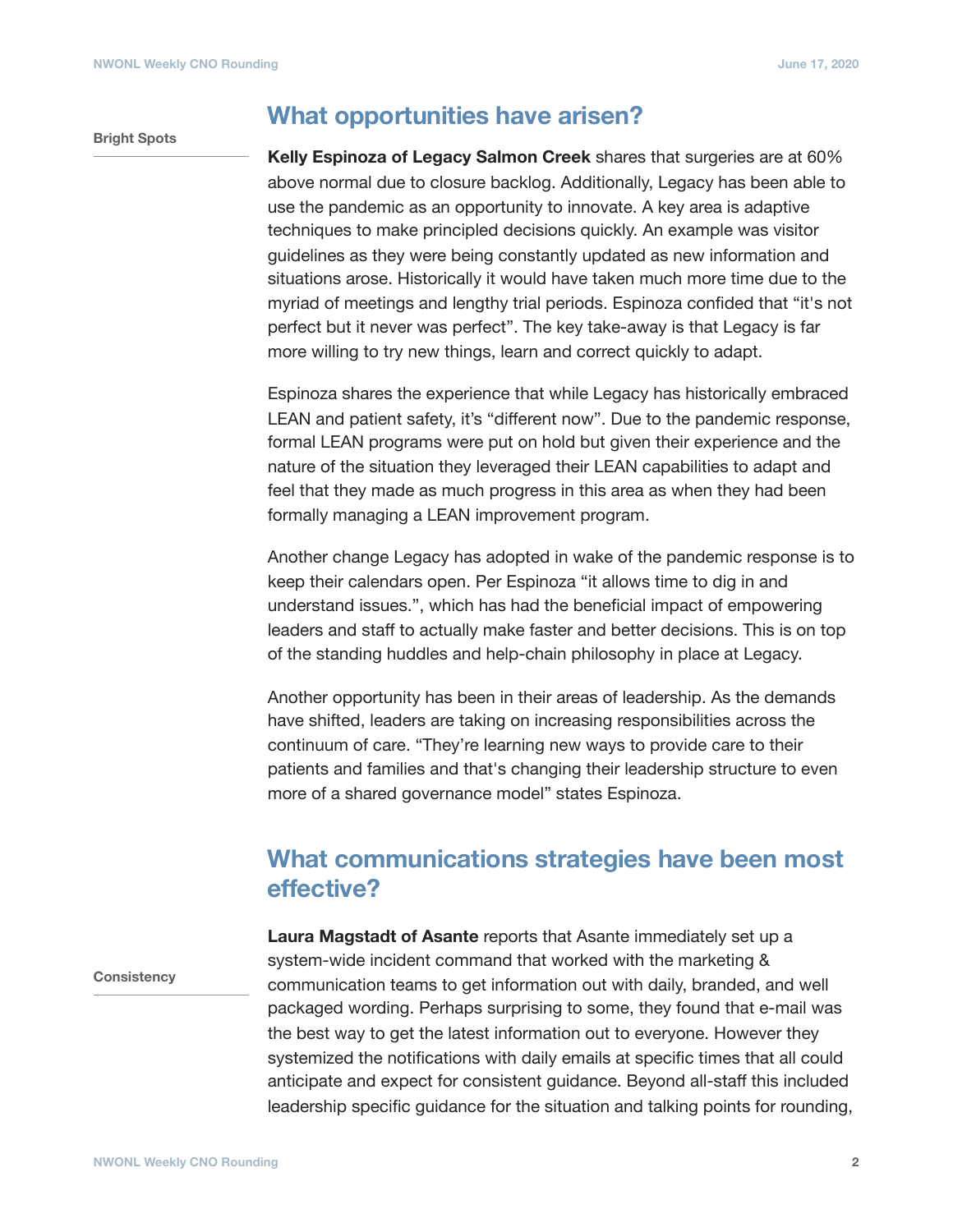#### huddles and FAQ responses to anticipated questions. They were also are very clear and consistent as to what actions and parameters their leaders should take. For example posting updated PPE diagrams where they'd be easily available to staff. Beyond standardized communications, Asante follows up with leadership daily to gather feedback from the teams, what was or wasn't working plus where are the "sticking points". **Single Source of Truth**

Magstadt notes that they partner with a vendor, PRC, who runs their patient experience system. PRC offered to do a crisis response survey for the staff, for free, with a 1-week turnaround time. Magstadt stated "It was a great pulse check for the organization. Some staff naturally felt that they weren't being communicated with enough, but the feedback was effective and we found opportunities to improve."

To mitigate hearsay, Magstadt worked with leadership to establish a "source of truth" to facilitate effective consolidation of information coming from OHA, DOH, CDC, etc. Per Magstadt, perhaps not surprisingly, "it has been a fulltime job for staff in Marketing & Communication with help from clinical staff in infection prevention to keep it updated."

A specific LEAN based visual control was noteworthy. Asante created a PPE stoplight report (ex: green = more than 30 days on hand) which has made it clear and easy to see where Asante has PPE, what they're having trouble sourcing, and what steps they are taking to resolve issues in this area. Beyond the benefits to logistics and restocking, the staff appreciated the transparency.

## **Are you experiencing significant organizational or staffing changes?**

**Bonnie Fryzlewicz of Seattle Childrens** confides that with the racial and social justice movement going on in Seattle, Childrens has leaned into this as a second public health crisis. Fryzlewicz states "we are supporting people protesting while trying to balance safety and social distancing." Childrens has a long history of monitoring equity as part of their core metrics but Fryzlewics acknowledges they have a new urgency. They've had open conversations with leaders, webinars and workshops on inclusive leadership for staff to participate internally. Per Fryzlewics, "it is an opportunity to accelerate movement on these (equity) metrics". Additionally, Fryzlewics is positioning to leverage NWONL and its pending webinars on Innovation to move the needle. Childrens is are already partnered with academia, Seattle U and others, and are actively working on the pipeline between academia and practice with a share shared goal between the partners to expand and

**Equity**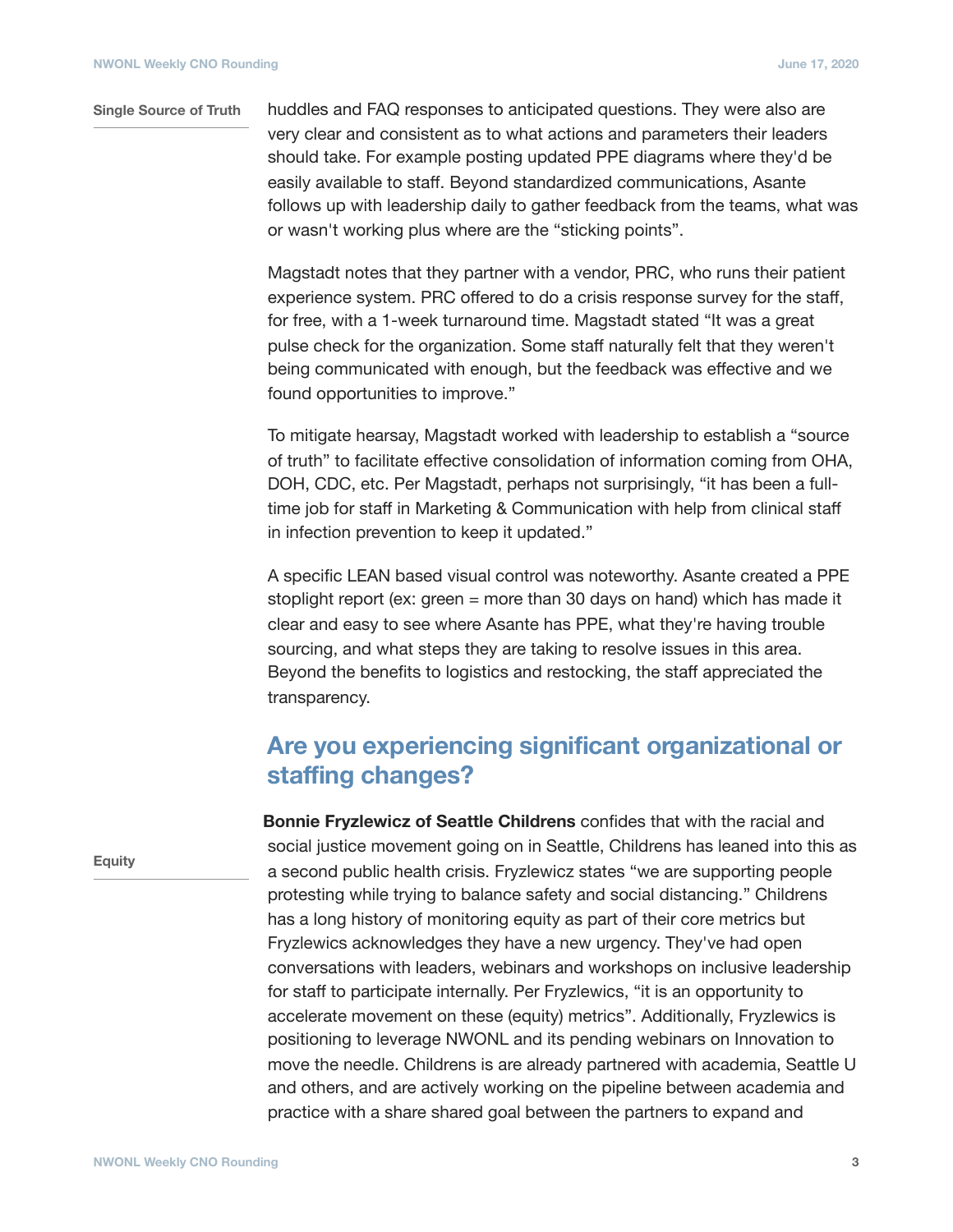#### **Racial Injustice**

accelerate equity.

**Kristen Swanson of Seattle University** adds that while they, Seattle U are proud of their diverse undergraduate and graduate student population they've heard heartbreaking stories from some of their students on the impact of micro-aggressions in the classroom. Certainly not a behavior unique to Seattle U, however they are studying the issue intimately and implementing a four-part workshop on the impact of micro-aggressions in the classroom. Swanson states "It has been a good opportunity to continuously hear from our students and improve the way we serve students with varying cultures and needs. We've really appreciated the partnerships with Seattle Children's as well in this regard." Swanson states that Seattle U endeavors to continue having frequent and effective conversations with reflection to drive continuous improvement in this crucial area.

**RN Pipeline**

**Kelly Espinoza** shares that Legacy has found philanthropy considerably noteworthy. They've partnered with a local donor in Clark County to provide scholarships to employees who want to eventually get into nursing. Legacy already has an RN to BSN program however this is for staff at large who may be in a clerical, support or education roles and are pursuing pre-requisites for RN and related programs. **Bonnie Fryzlewics** agrees that philanthropy has been noteworthy and conversations continue with their Foundation. They, Childrens, also want to grow their own people and promote MA/CNAs to consider the RN track.

#### **In closing, what have been most rewarding?**

**Sense of Freedom**

**Bonnie Fryzlewicz** shares that being able to "move the needle faster" on issues has been extremely rewarding. "We're making decisions faster, taking on new projects, and have a sense of freedom to move beyond old cultural and organizational barriers". Fryzlewicz states she would love to hear more about how Kelly's organization has reduced meetings. As a common source of pain for most organizations, she likely speaks for all of us in that regard. Fryzlewics relays she's observing new connections being made as everyone works on a common cause across organizations now. "Its as if the the focus (on pandemic response) has reduced the white noise" shares Fryzlewics.

**Laura Magstad**t has loved seeing her leaders develop in realtime as some newer leaders "step-up" to the salient challenges before them. Magstadt shares "They've really elevated their leadership, even beyond their own departments." She notes that leaders came in on weekends and after-hours to round with every department simply to better understand the